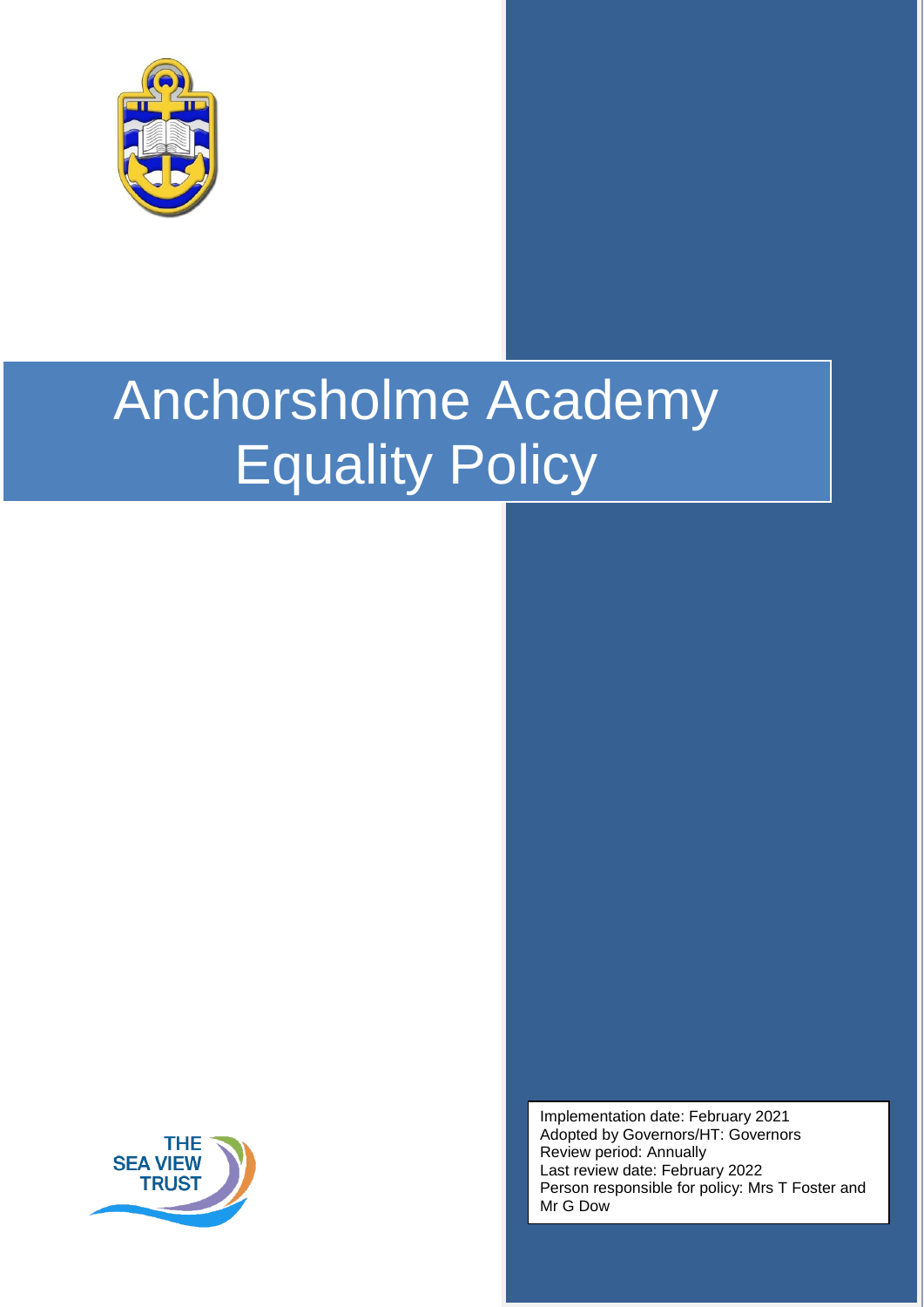# **Mission Statement**

This policy outlines the commitment of the staff, pupils and governors of Anchorsholme Academy to ensure that equality of opportunity is available to all members of the academy community. For our academy this means treating everybody the same; recognising, understanding and tackling the different barriers which could lead to unequal outcomes for different groups of pupils in our academy; celebrating and valuing the achievements and strengths of all members of the academy community. Our academy community includes:

- D Pupils
- □ Staff
- □ Parents and Carers
- □ The Governing Body
- □ Multi-agency staff linked to school
- □ Visitors to school
- D Placement Students

We believe that equality at our academy should permeate all aspects of academy life and is the responsibility of every member of the academy and wider community. Every member of the academy community should feel safe, secure, valued and of equal worth.

At Anchorsholme Academy, equality is a key principle for treating all people fairly and creating a society in which everyone has the opportunity to fulfil their potential, irrespective of their gender, ethnicity, disability, religion or belief, sexual orientation, age or any other recognised area of discrimination.

## **School Context**

- Our Academy currently has 609 pupils on roll.
- The ethnic make-up is:
	- o Chinese
	- o Traveller of Irish heritage
	- o White British
	- o White and Asian
	- o White and Black African
	- o White and Black Caribbean
	- o Any other Asian background
	- o Any other mixed background
	- o Any other white background
- The ethnic make-up of the staff and governors is:
	- o Chinese
	- o Mixed, White and Black Caribbean
	- o White
	- o White British
- The linguistic profile of the Academy is:
	- o Arabic
	- o Chinese
	- o English
	- o French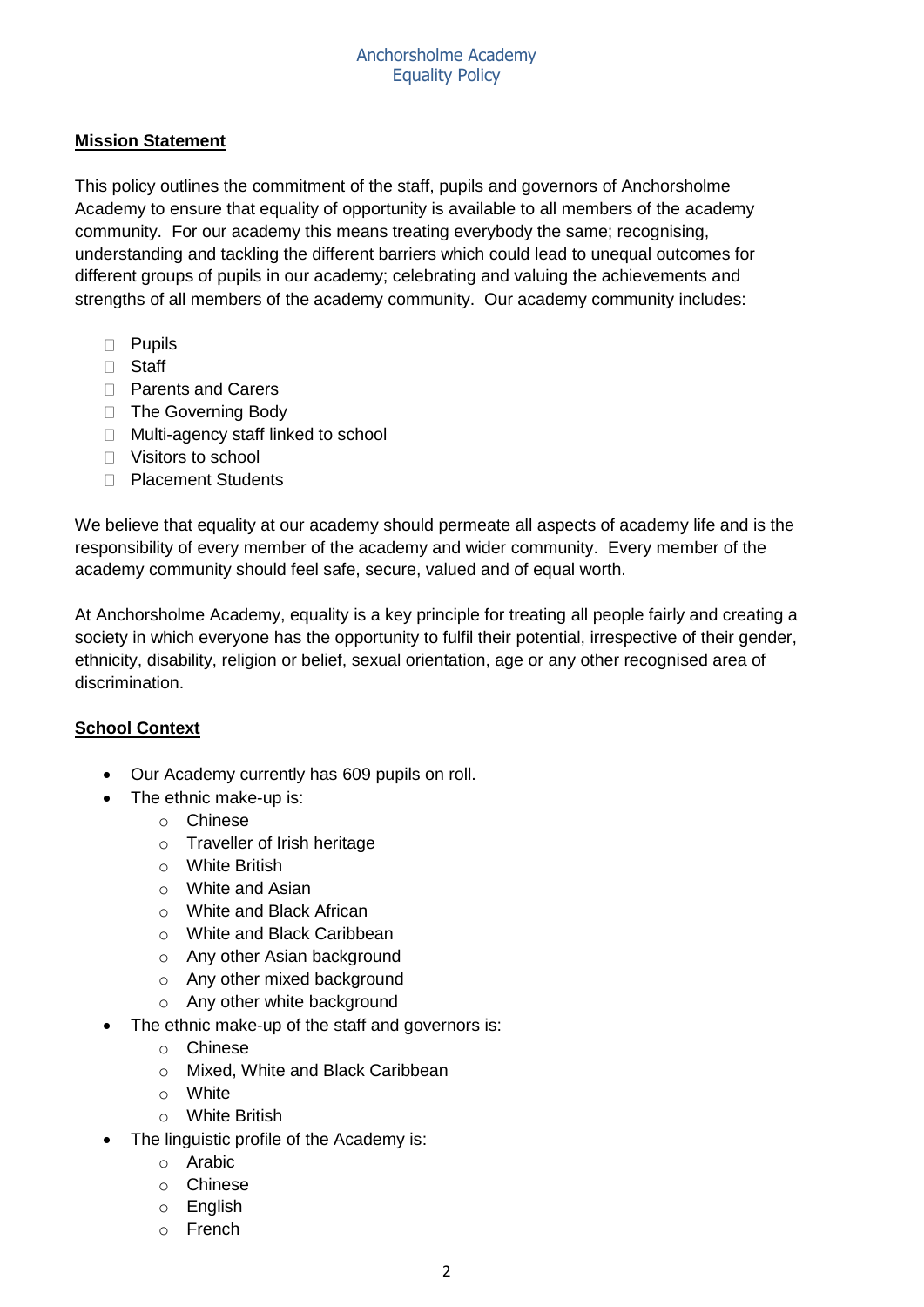- o Spanish
- There are 3 pupils with a physical disability on the SEND list.
- There are 0 staff with a physical disability on our staffing roll.
- There are 1 Looked After Children/Our Children.
- The academy is physically accessible to all and is situated across one ground floor.

## **Ethos and Atmosphere**

At Anchorsholme Academy, the leadership of the academy community will demonstrate mutual respect between all members of the academy community.

There is an openness of atmosphere which welcomes everyone to our academy. All within our academy community will challenge any type of discriminatory and/or bullying behaviour, e.g. through unwanted attentions (verbal or physical) and unwelcome or offensive remarks or suggestions.

All pupils are encouraged to greet visitors to school with friendliness and respect.

The displays around our school are of a high quality and reflect diversity across all aspects of equality of opportunity and are monitored frequently.

## **Roles and Responsibilities**

Our Governing Body will:

- Ensure that the school complies with statutory requirements and equality legislation and relations in respect of this policy.
- Ensure that the Admission policy does not discriminate in any way.
- Ensure equal opportunities in staff recruitment, promotion practices, professional development programmes and membership of the Governing Board.

The Headteacher, with support from the SENCO, will:

- Take responsibility for the implementation and coordination of this policy.
- Ensure that staff are aware of their responsibilities and are given necessary training and support.
- Actively challenge and take appropriate action in any case of discriminatory practice.

Our staff will:

- Promote an inclusive and collaborative ethos in our school.
- Challenge inappropriate language, behaviour, bias and stereotyping.
- Respond appropriately to incidents of discrimination and harassment.
- Ensure appropriate support for children with additional needs.
- Monitor pupils' progress and academic needs to ensure the appropriate support is in place.
- Maintain a good level of awareness of equality issues and attend training when required.

Our pupils will:

- Not discriminate or harass any other pupil or staff member.
- Treat everybody in the academy community with respect.
- Encourage equality and diversity in school by contributing their cultural experiences and values and respecting those of others.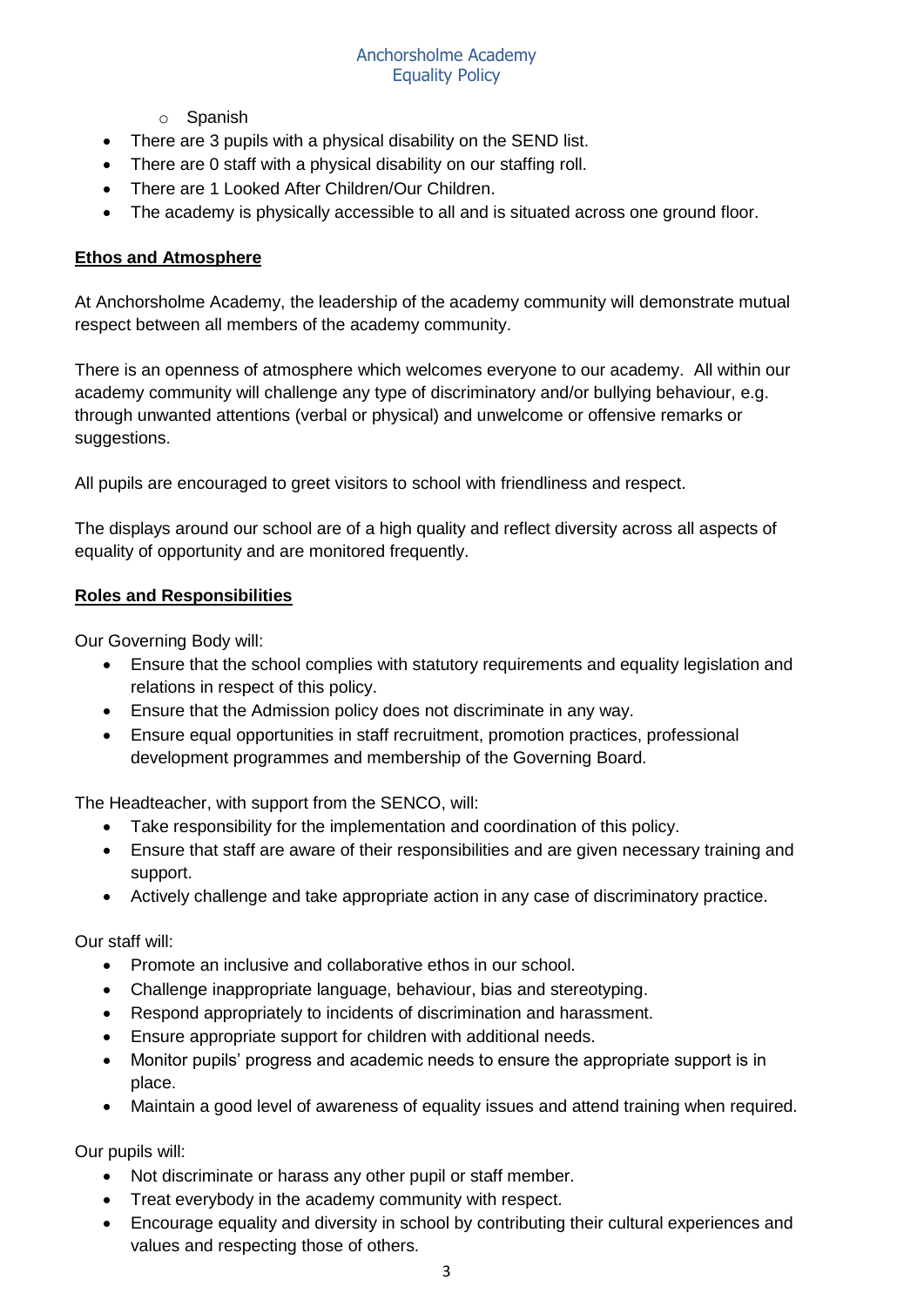• Report incidences of bullying or harassment, whether to themselves or others, to a member of staff.

Our parents and carers will:

- Encourage their children to adopt core values of respect and tolerance.
- Provide a home environment that promotes and encourages equality and inclusivity.
- Take responsibility for their child's words and actions.

All members of the academy community have a responsibility to treat each other with respect, to feel valued, and to speak out if they witness or are subject to any inappropriate language or behaviour.

We will take steps to ensure all visitors to our school adhere to our commitment to equality.

#### **Monitoring and Review**

Anchorsholme Academy is an inclusive academy, working towards greater equality in the whole academy community. We use the curriculum and teaching to enhance the self-esteem of all those the academy serves and to provide a learning environment in which each individual is encouraged to fulfil her or his potential.

We make regular assessments of pupils' learning and use this information to track pupils' progress, as they move through school. As part of this process, we regularly monitor the performance of different groups, to ensure that all groups of pupils are making the best possible progress. We use this information to adjust future teaching and learning plans as necessary.

Resources are available to support groups of pupils where the data suggests that progress is not as good as it should be. The Governing Body receives regular updates on pupil attainment.

Academy performance data is compared to national data and local authority data, to ensure that all pupils are making appropriate progress when compared to all schools, and to schools in similar circumstances.

As well as monitoring pupil performance, we also regularly monitor a range of other information. This relates to:

- Attendance absence, both authorised and unauthorised school achieves more than 95% attendance;
- Exclusions and truancy;
- Racism, disablism, sexism, homophobia and all forms of bullying;
- Participation in extended learning opportunities;
- Parental involvement.

Our monitoring enables us to identify any differences in pupil performance and provide specific support as required, including pastoral support. This allows us to take appropriate action to meet the needs of specific groups in order to make necessary improvements.

Anchorsholme Academy is also committed to providing a working environment free from discrimination, bullying, harassment and victimisation. We aim to recruit an appropriately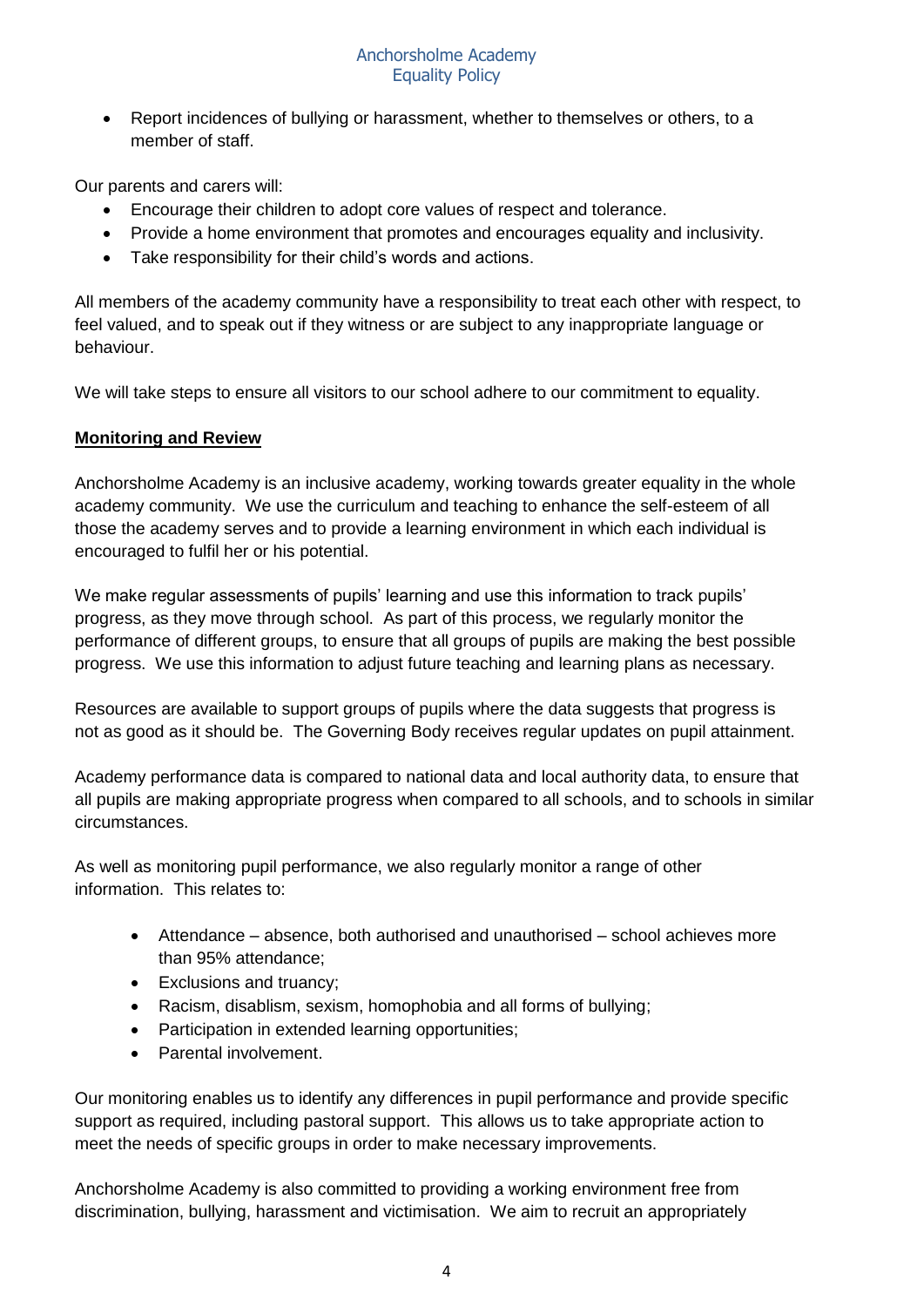#### Anchorsholme Academy Equality Policy

qualified workforce and establish a Governing Body that is representative of all sections of the community in order to respect and respond to the diverse needs of our school population.

Due regard is given to the promotion of equality in the School Improvement Plan. The person responsible for the monitoring and evaluation of this policy and action plan is the SENCO, in conjunction with the Headteacher. Their role is to:

- lead discussions;
- organise training;
- update staff in staff meetings;
- support discussions;
- work with the Governing Body on matters relating to equality; and
- support evaluation activities that moderate the impact and success of this policy.

# **Developing Best Practice**

## *Teaching and Learning*

We aim to provide all our pupils with the opportunity to succeed, and to reach the highest level of personal achievement. To do this, teaching and learning will:

- provide equality of access for all pupils and prepare them for life in a diverse society;
- use materials that reflect a range of cultural backgrounds, without stereotyping;
- use materials to promote a positive image of and attitude towards disability and disabled people;
- promote attitudes and values that will challenge discriminatory behaviour;
- provide opportunities for pupils to appreciate their own culture and religions and celebrate the diversity of other cultures;
- use a range of sensitive teaching strategies when teaching about different cultural and religious traditions;
- develop pupils' advocacy skills so that they can detect bias, challenge discrimination, leading to justice and equality;
- ensure that the whole curriculum covers issues of equality and diversity;
- all subject leaders promote and celebrate the contribution of different cultures to the subject matter;
- seek to involve all parents in supporting their child's education;
- provide educational visits and extra-curricular activities that involve all pupil groups;
- take account of the performance of all pupils when planning for future learning and setting challenging targets;
- make best use of all available resources to support the learning of all groups of pupils; and
- identify resources and training that support staff development.

## *Learning Environment*

There is a consistently high expectation of all pupils regardless of their gender, ethnicity, disability, religion or belief, sexual orientation, age or any other recognised area of discrimination. All pupils are encouraged to improve on their own achievements and not to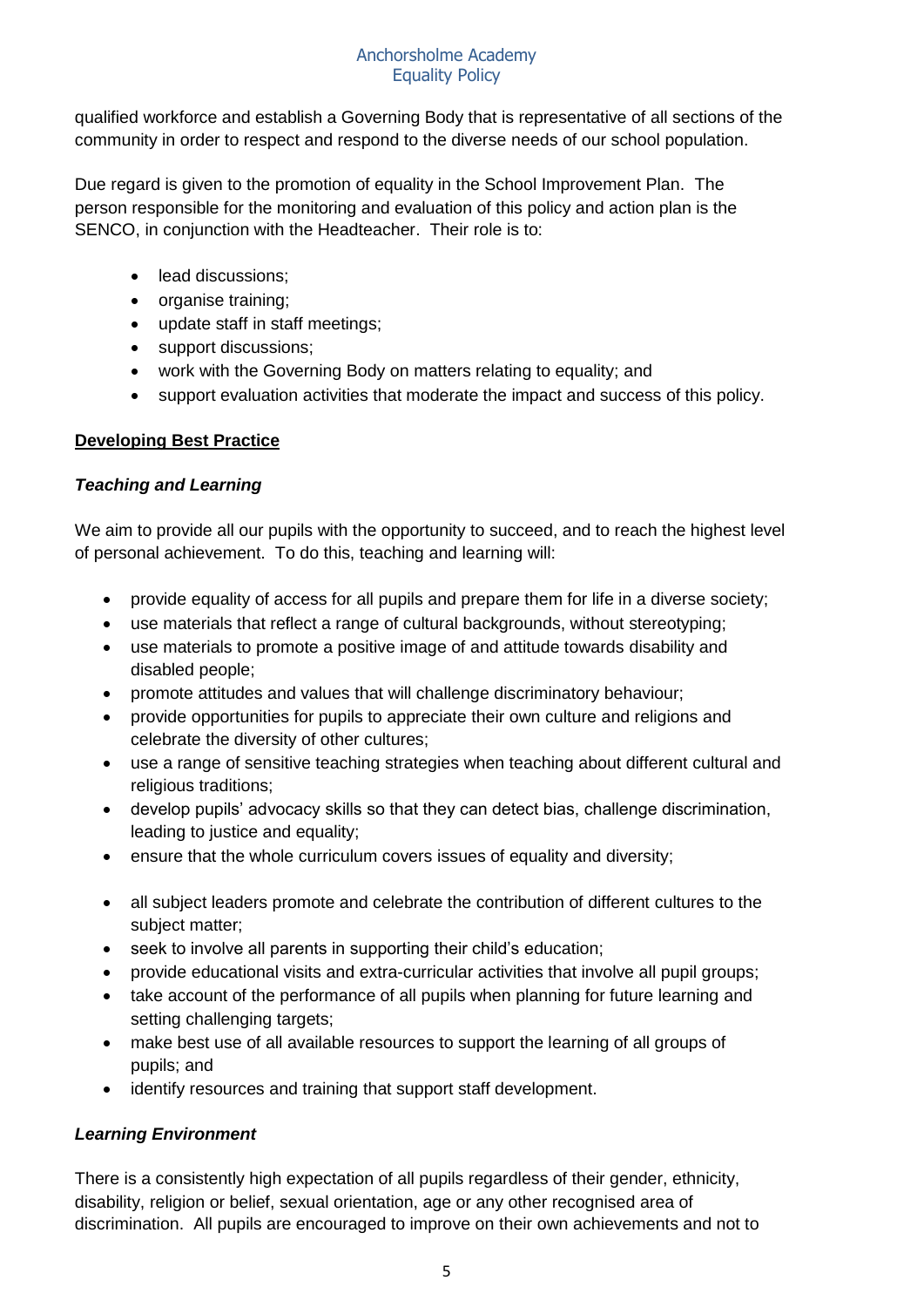measure themselves against others. Parents are also encouraged to view their own children's achievements in this light. Our successful learning environment includes:

- Teacher enthusiasm is a vital factor in achieving a high level of motivation and good results from all pupils.
- Adults in our school will be good, positive role models in their approach to all issues relating to equality of opportunity.
- A high priority is given to the provision in school for pupils with special educational needs and/or a disability.
- All pupils' learning needs, including the more-able, are met by carefully planned, delivered and assessed schemes of work.
- Providing an environment in which all pupils have equal access to all facilities and resources.
- All pupils are encouraged to be actively involved in their own learning.
- A range of teaching methods is used throughout the school to ensure that effective learning takes place at all stages for all pupils.
- Consideration is given to the physical learning environment both internal and external, including displays and signage.

# *Curriculum*

At Anchorsholme Academy, we aim to ensure that:

- planning reflects our commitment to equality in all subject areas and cross curricular themes, promoting positive attitudes to equality and diversity;
- pupils have opportunities to explore concepts and issues relating to identity and equality;
- steps are taken to ensure that all pupils have access to the mainstream curriculum by taking into account their cultural backgrounds, linguistic needs and learning styles; and
- all pupils have access to rewards which recognise attainment and achievement and promote progression.

# *Resources and Materials*

The provision of good quality resources and materials in our school is a high priority. These resources will:

- reflect the reality of an ethnically, culturally and sexually diverse society;
- reflect a variety of viewpoints;
- show positive images of all members of society;
- include non-stereotypical images; and
- be accessible to all members of the academy community.

# *Language*

We recognise that it is important that all members of the Academy community use appropriate language which:

- creates and enhances positive images of diverse groups within society;
- creates the conditions for all people to develop their self-esteem and challenges where this is not the case;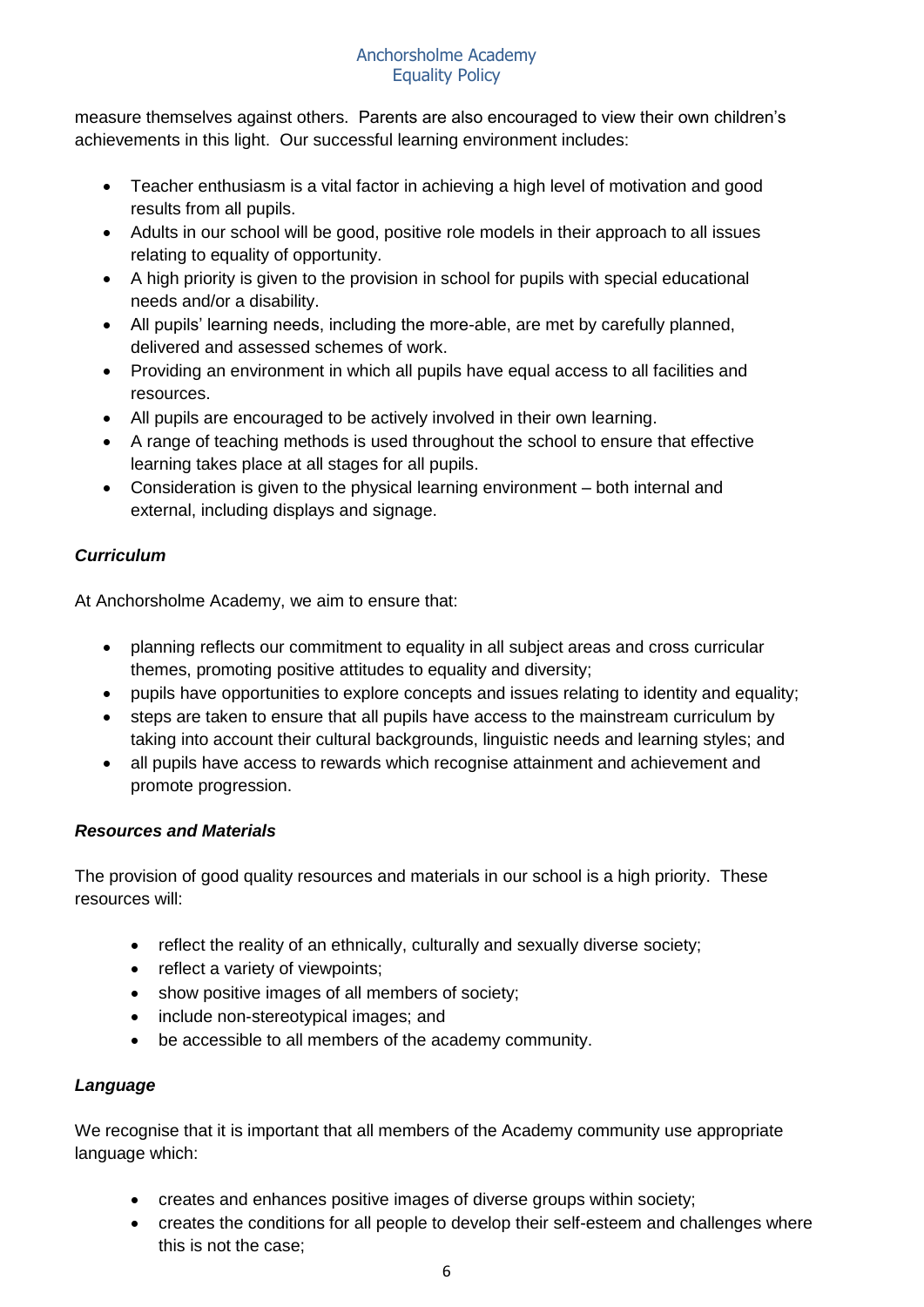- does not offend; and
- does not transmit or confirm stereotypes.

#### *Extended Learning Opportunities*

It is the policy of Anchorsholme Academy to provide equal access to all activities from an early age. We undertake responsibility for making contributions to extended learning opportunities and are aware of the school's commitment to equality of opportunity (e.g. sports coaches and volunteers) by providing them with a copy of this policy. We try to ensure that all non-staff members who have contact with children adhere to this policy.

#### *Provision for Bilingual Pupils*

At Anchorsholme Academy we undertake to make appropriate provision for all EAL/Bi-lingual children /groups to ensure access to the whole curriculum. These groups may include:

- Pupils for whom English is an additional language;
- Pupils who are new to the UK;
- Gypsy-Roma and Traveller children;
- Advanced bi-lingual learners.

#### **Personal Development and Pastoral Guidance**

Staff take account of gender, ethnicity, disability, religion or belief, sexual orientation, age or any other recognised area of discrimination and the experience and needs of any other specific groups.

All pupils are encouraged to consider the full range of career opportunities available to them with no discriminatory boundaries placed on them due to their disability, gender, race or sexual orientation (whilst acknowledging that a disability may impose some practical boundaries to some career aspirations).

All pupils, staff, parents and carers will be given support, as appropriate, should they experience discrimination. We recognise that perpetrators may also be victims and require support.

Positive role models are used throughout our school to ensure that different groups of pupils can see themselves reflected in the academy community. Emphasis is placed on the value that diversity brings to the academy community, rather than the challenges.

#### **Staff Recruitment**

All staff that are involved in recruitment and selection are trained as such and are aware of the need to avoid discrimination and ensure equality.

Equality policies and practices are covered in all staff/governor/volunteers' induction. All temporary staff are made aware of policies and practices.

Employment policy and procedures are reviewed regularly to check conformity with new legislation and impact.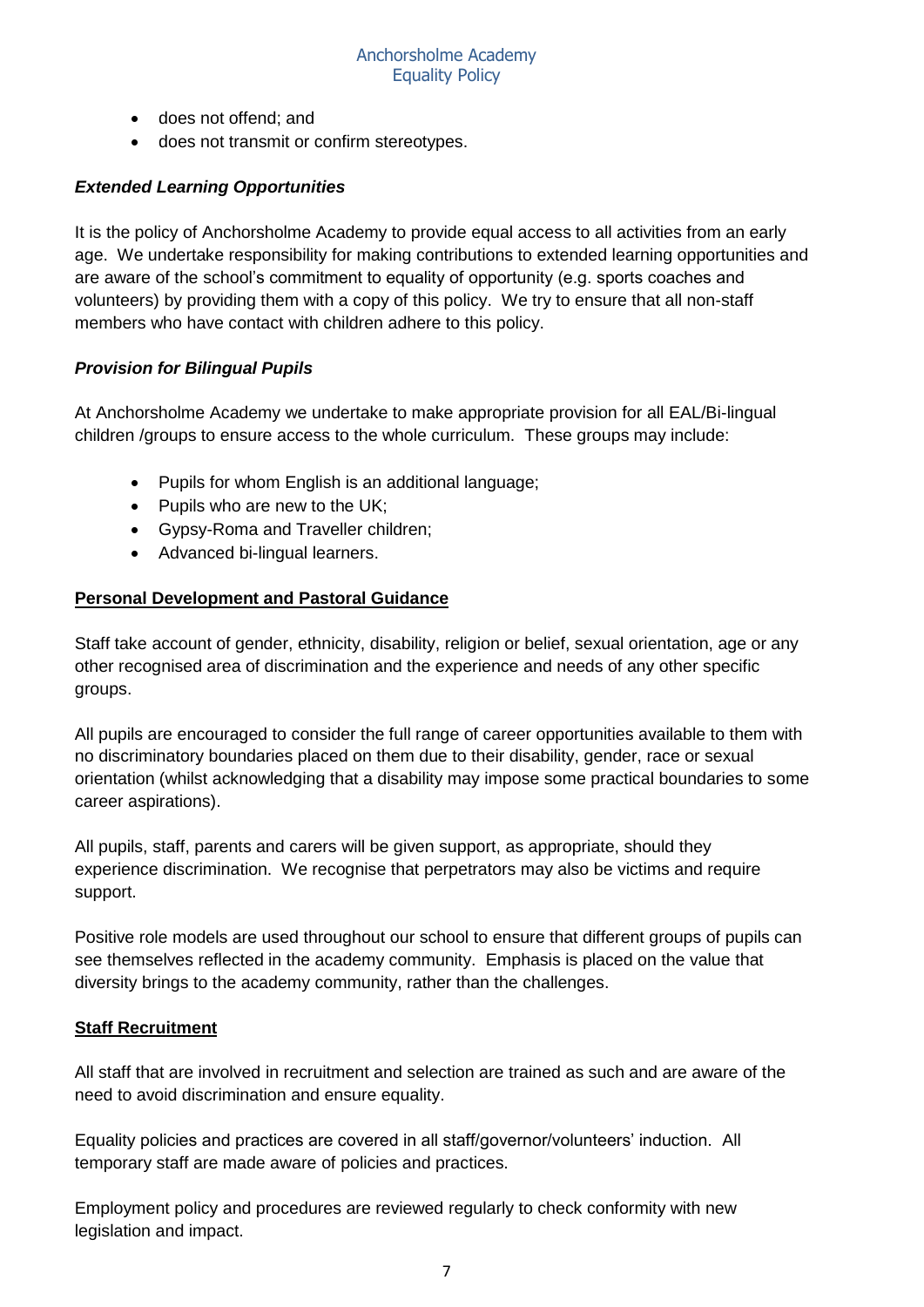#### Anchorsholme Academy Equality Policy

## **Partnerships with Parents/Carers/Families and the Wider Community**

We will work with all parents and carers to help all pupils to achieve their potential. All parents/carers are encouraged to participate in the full life of our school.

Members of the local community are encouraged to join in school activities.

#### **Academy Contracts**

Anchorsholme Academy will endeavour to ensure that we buy services from organisations which comply with equality legislation. This will be a significant factor in any tendering process.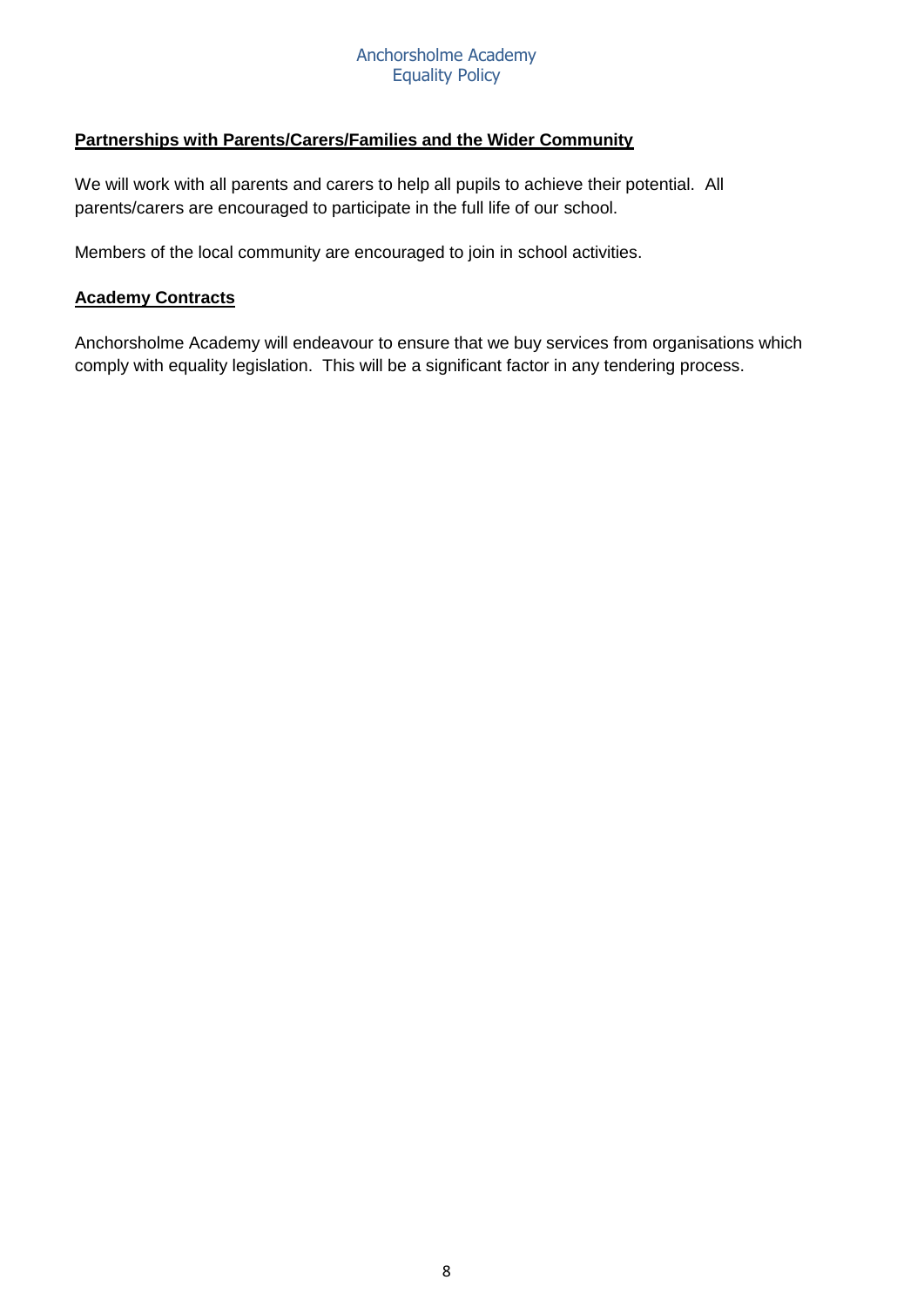# **Appendix 1**

#### **Race**

The term race includes colour, ethnic origin, nationality, national origin and citizenship as well as race.

Schools in Blackpool are required to have in place a procedure for dealing with and reporting racist incidents that take place within school.

## **Disability**

#### *What is a disability?*

Disability is a physical or mental impairment which has an effect on a person's ability to carry out normal day-to-day activities. That effect must be:

- substantial (more than minor or trivial)
- adverse
- long-term (it has lasted, or is likely to last, for at least a year or for the rest of the life of the person affected)

There is no need for a person to have a specific, medically-diagnosed cause for their impairment; what matters is the effect of the impairment, not the cause.

Examples include hearing or sight impairments, a significant mobility difficulty, mental health conditions or learning difficulties. There are many other types of condition, illness or injury that can result in a person being disabled (e.g. diabetes, asthma, cancer, arthritis, epilepsy, multiple sclerosis, heart conditions, and facial disfigurement).

#### **Gender**

The term gender includes boys, girls, men and women, and transgender/transsexual people.

Sexual orientation is a distinct protected characteristic.

(The term transgender refers to a range of people who do not feel comfortable with their birth gender).

#### **What is the difference between sex and gender?**

Sex refers to biological status as male or female. It includes physical attributes such as sex chromosomes, gonads, sex hormones, internal reproductive structures, and external genitalia.

Gender is a term that is often used to refer to ways that people act, interact, or feel about themselves. While aspects of biological sex are the same across different cultures, aspects of gender may not be.

## **Sexual Orientation**